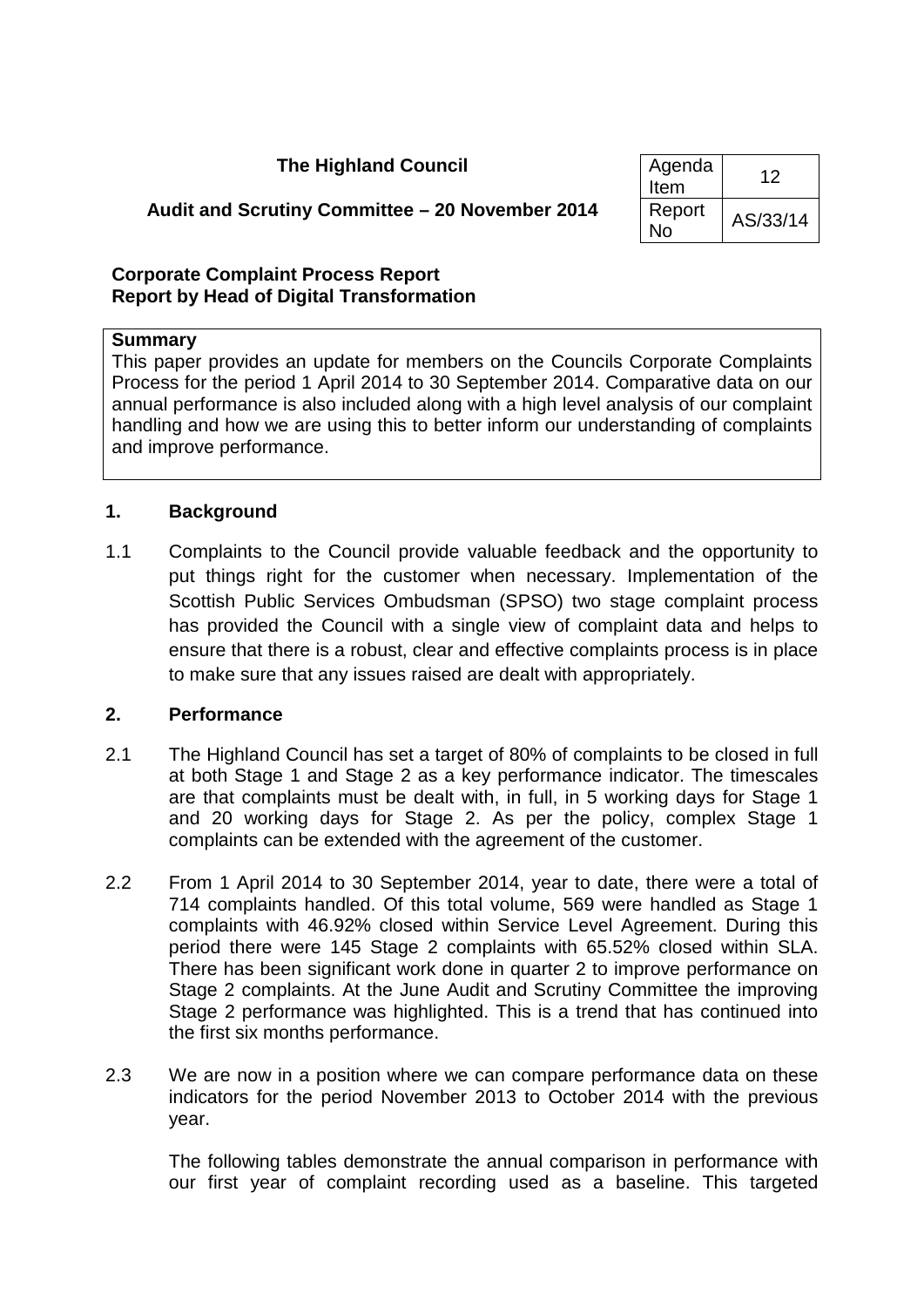approach helps us to identify and scrutinise peaks and troughs in performance. These tables demonstrate an overall improving trend for both stages of the complaints process and highlights where there has been a dip in performance. The significant dip in performance in May 2014 for both Stage 1 and 2 was due to a combination of service restructure coupled with some seasonal trends around complaints.





 $\vert$  2.4 For our most recent quarter (Q2 1 July to 30 September 2014) there were a total of 397 complaints handled. Of this total volume, 322 Stage 1 complaints, 150 (46.58%) were closed in full within the set timescales. This number increases to 181 (56.21%) when we include where extensions were agreed with customers.

> Of the 75 Stage 2 complaints, 52 (69.33%) were closed within the set timescales. The datasets below detail how the Council is performing corporately with further detail giving a breakdown by service in section 2.5.

#### 2.4 **Dataset 1: Corporate Complaints Handling Performance**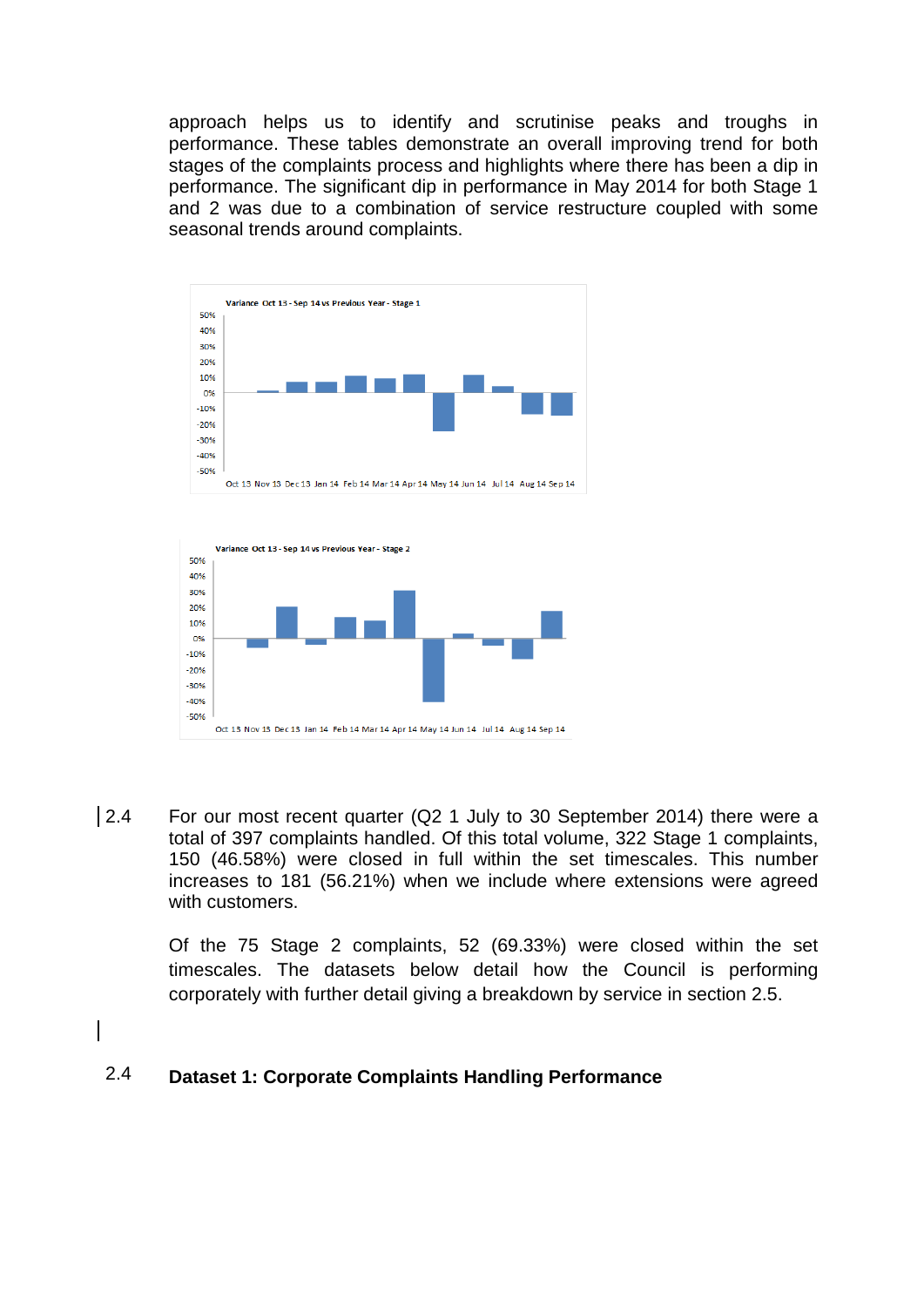

#### **Dataset 2: Service Complaints Handling Performance**

2.5 Reporting has been updated to reflect our new services structure. Detailed information is available for each individual service around compliance with set timescales at Stage 1 and Stage 2. This is illustrated in the tables below. A significant factor here has been the amalgamation of services and the bedding in of the supporting team structure.

The Community Service Management Team has engaged with Customer Service to improve resolution at first point of contact across all queries with particular emphasis on complaint handling.

It should also be noted that:

- Complaints which are allocated as 'no service allocated' is because these complaints relate to a number of services, and in these cases corporate customer services will work with the services concerned to achieve a joint resolution.
- Social Work complaints continue to require to follow a statutory procedure, following a slightly different process.
- During Quarter 2 there has been a significant improvement on our handling of Stage 2 complaints. Compliance with timescales has improved from 61.43% for Quarter 1 to 69.33% for Quarter 2.
- Further analysis demonstrates that for the month of September this figure has increased to 84.38% - within target.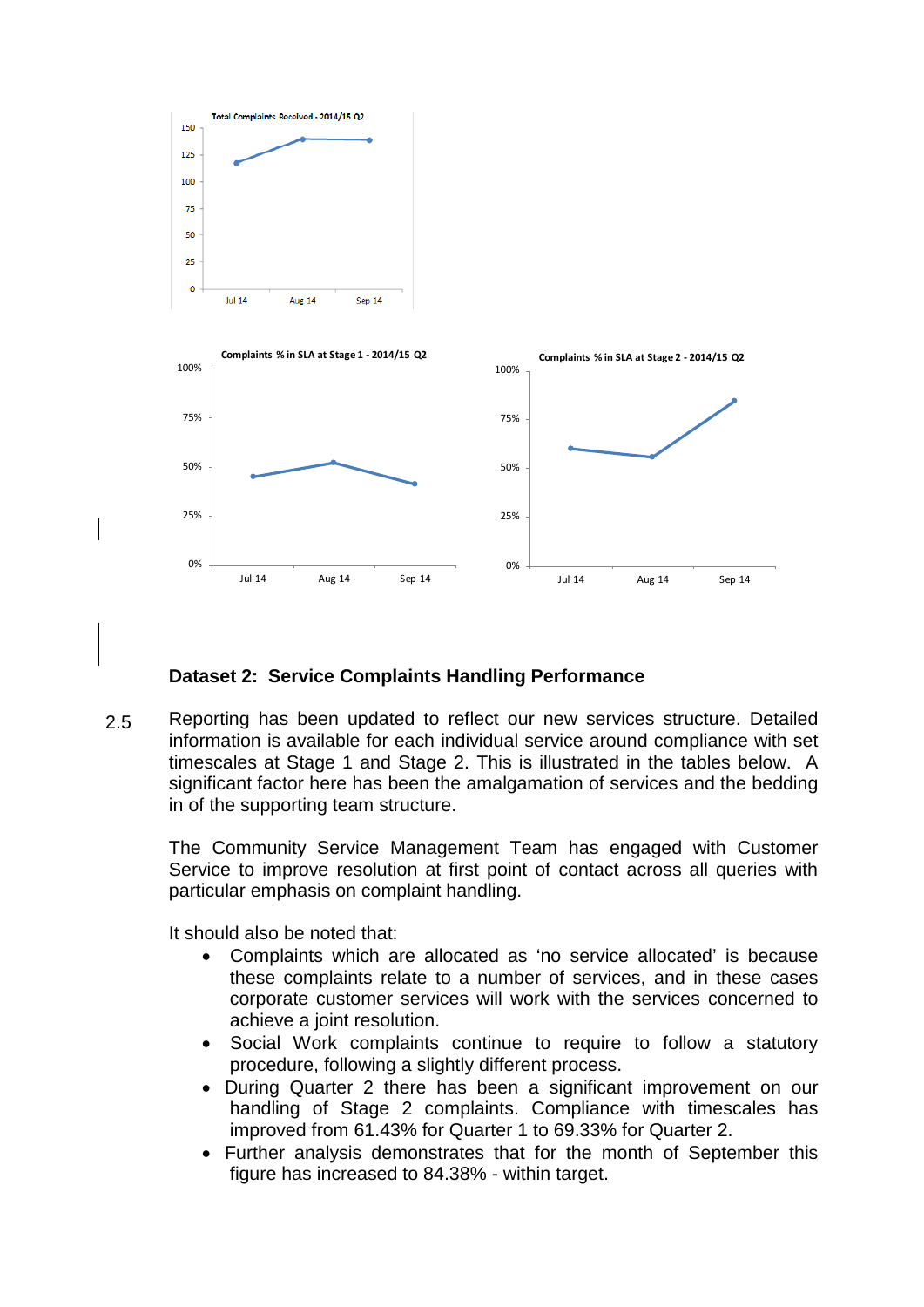#### **Dataset 2: Complaints Handling Performance By Service (Quarter 2)**

|                               | Stage 1               |            |          |                  | Stage 1 inc. Extension |          |                  |
|-------------------------------|-----------------------|------------|----------|------------------|------------------------|----------|------------------|
|                               | <b>Total S1 Cases</b> | No. in SLA | % in SLA | 25% 50% 75% 100% | No. in SLA             | % in SLA | 25% 50% 75% 100% |
| <b>Highland Council Total</b> | 322                   | 150        | 46.58%   |                  | 181                    | 56.21%   |                  |
|                               |                       |            |          |                  |                        |          |                  |
| Community Services            | 211                   | 91         | 43.13%   |                  | 111                    | 52.61%   |                  |
| Development & Infrastructure  | 37                    | 21         | 56.76%   |                  | 23                     | 62.16%   |                  |
| Finance                       | 36                    | 24         | 66.67%   |                  | 33                     | 91.67%   |                  |
| (!) No Service Allocated      | 16                    | 6          | 37.50%   |                  | 6                      | 37.50%   |                  |
| Care & Learning               | 7                     | 3          | 42.86%   |                  | 3                      | 42.86%   |                  |
| Corporate Development         | 12                    | 4          | 33.33%   |                  | 4                      | 33.33%   |                  |
| Chief Executives Office       | 3                     | 1          | 33.33%   |                  | 1                      | 33.33%   |                  |
|                               |                       |            |          |                  |                        |          |                  |
|                               |                       |            |          |                  |                        |          |                  |
|                               | Stage 2               |            |          |                  |                        |          |                  |
|                               | <b>Total S2 Cases</b> | No. in SLA | % in SLA | 25% 50% 75% 100% |                        |          |                  |
| <b>Highland Council Total</b> | 75                    | 52         | 69.33%   |                  |                        |          |                  |
|                               |                       |            |          |                  |                        |          |                  |
| Community Services            | 34                    | 22         | 64.71%   |                  |                        |          |                  |
| Development & Infrastructure  | 12                    | 8          | 66.67%   |                  |                        |          |                  |
| Finance                       | 5                     | 5          | 100.00%  |                  |                        |          |                  |
| (!) No Service Allocated      | 0                     | $\circ$    | #DIV/0!  |                  |                        |          |                  |
| Care & Learning               | 15                    | 10         | 66.67%   |                  |                        |          |                  |
| Corporate Development         | 5                     | 3          | 60.00%   |                  |                        |          |                  |
| Chief Executives Office       | 4                     | 4          | 100.00%  |                  |                        |          |                  |
|                               |                       |            |          |                  |                        |          |                  |
| Stage 1 SLA = 5 Working Days  |                       |            |          |                  |                        |          |                  |
| Stage 2 SLA = 20 Working Days |                       |            |          |                  |                        |          |                  |

#### **3. Progress to Date**

- 3.1 Community Service continues to receive the highest volume of complaints. With this in mind, Community Services are working in partnership with Customer Service to enhance complaint responses. This will ensure more resolution at the first point of contact, improved response timeframes and the implementation of proactive measures around recurring complaint themes.
- 3.2 The Audit and Scrutiny Committee had requested sight of the types of complaints that customers were making. The table below presents this information with a view of the top 10 types of complaints for Quarter 2.

#### **Top 10 Complaints - Q2 2014**

| Type                         | Cases |
|------------------------------|-------|
| Grounds Maintenance          | 46    |
| <b>Housing Repairs</b>       | 30    |
| <b>Anti-Social Behaviour</b> | 29    |
| <b>Political Signage</b>     | 18    |
| <b>Grass Cutting</b>         | 16    |
| <b>Waste Management</b>      | 16    |
| Council Tax                  | 16    |
| Road Maintenance             | 15    |
| Member of Staff              | 14    |
| Schools                      | 13    |

3.3 Significant progress has also been made on key elements of the Action Plan reported at the last Audit and Scrutiny Committee. The Action Plan (Appendix 1) highlights some of the work done to date; including the actions taken to improve accessibility for customers by re-design of our online complaints form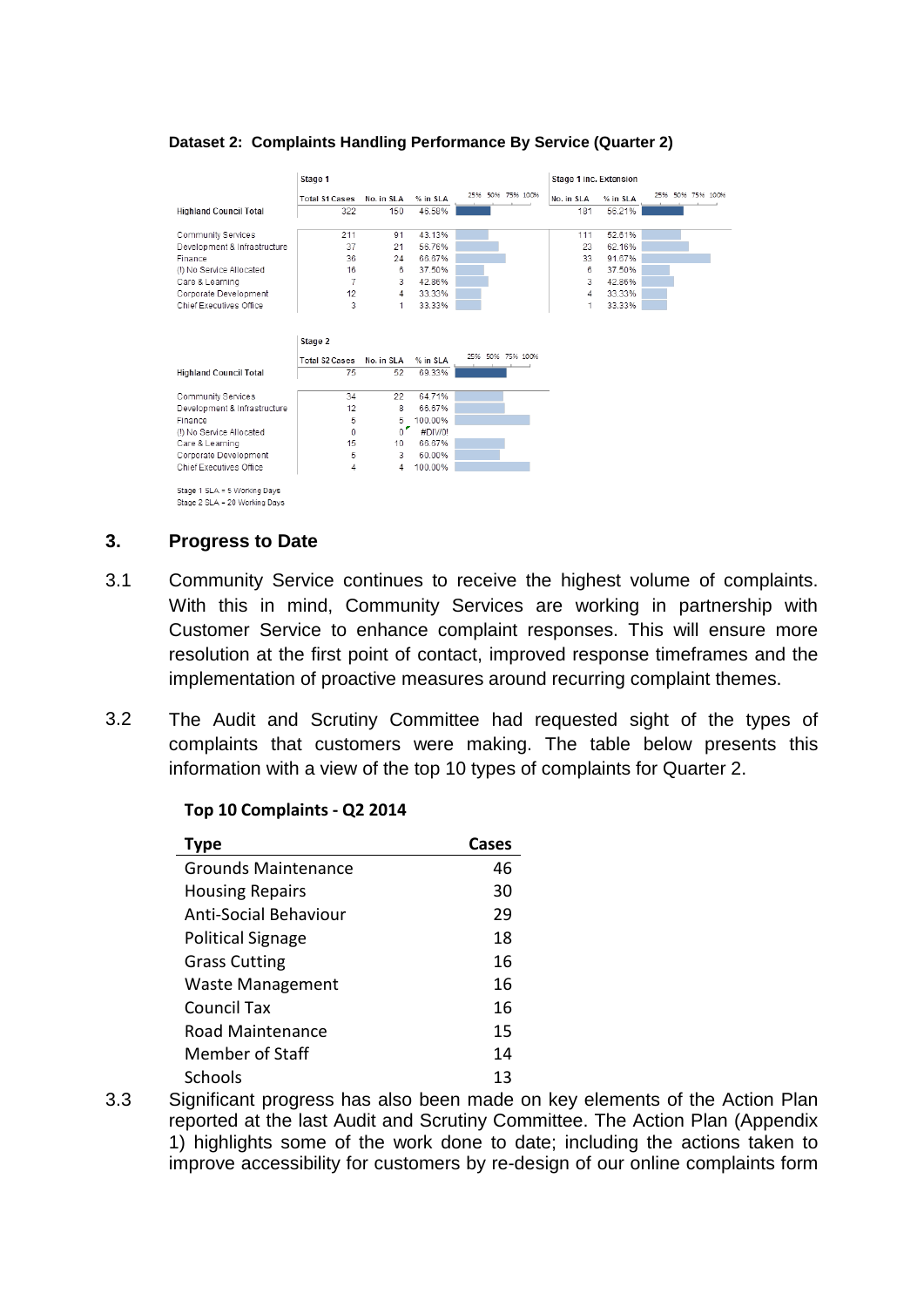and the improved training materials and support for officers.

3.4 An assessment of our Corporate Complaints process using the Public Sector Improvement Framework (PSIF) is to be undertaken. This self-assessment tool encourages organizations to conduct a systematic and comprehensive review of activities and results. This will help us to identify our strengths and areas for improvement and inform annual planning and define improvement initiatives that are monitored and measured through the Performance and Risk Management System (PMRS). A summary of findings will be reported to Audit and Scrutiny in 2015.

# **4. Ombudsman Update**

- 4.1 As previously reported the Ombudsman intends to implement quality assurance and benchmarking protocols across all local authorities. This is still in the initial stages, once these measures are in place the Highland Council will apply and adhere to their recommendations. Actions around recommendations will be carried out as appropriate by any necessary system changes, management briefings and training. Timescales for this work will be confirmed in the near future.
- 4.2 The Ombudsman continues to work with the Local Authority Complaints Handlers Network to provide support and to help to ensure core principles are being adhered to; with good practice mentored and shared. As such it is important that Customer Services continue to contribute to this network.

# **5. Implications.**

# 5.1 **Resource Implications**

There are resource implications against the Action Plan, including partnership working with Services to improve complaint resolution at first point of contact and the PSIF self-assessment work. All services have been requested to ensure that the necessary resources are in place and to continue to prioritise the improvement of complaints handling in order to meet the corporate performance targets.

# 5.2 **Risks/Equality/Legal/Climate Change/ Gaelic Implications**

**Equality Implications:** An initial screening of Equal Impact Assessment (EQIA) was completed during process design. There was no evidence of, or the possibility of, negative impact, and no requirement for immediate remedial or mitigating action be taken without therefore there was no need to undertake a full EQIA.

**Risk Implications:** Complaints handling performance is a critical area of the Council in how it handles its customer contact. Should the Council fail to meet the performance targets it could impact negatively on the overall performance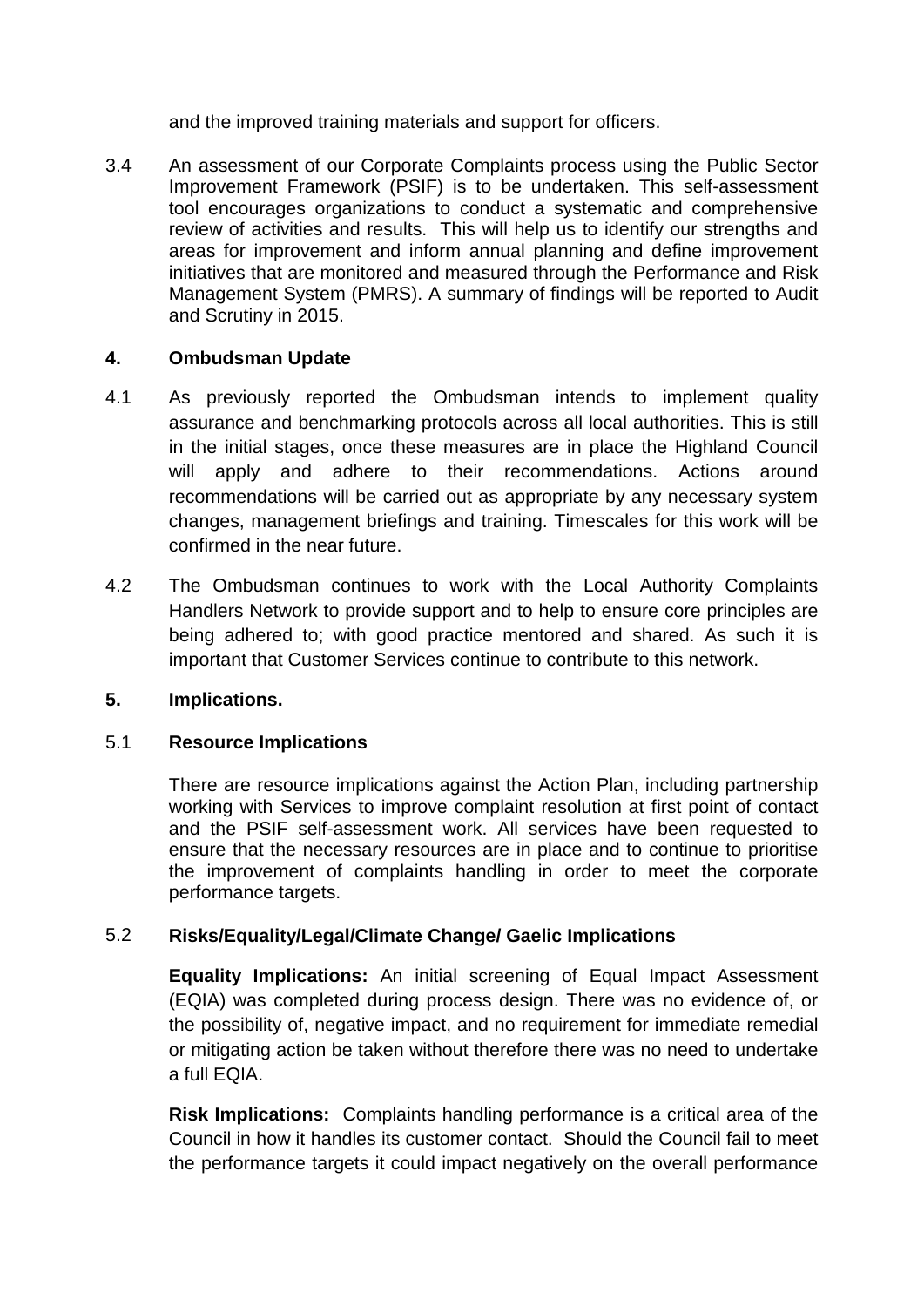of the Council.

#### **Legal/Climate Change/Gaelic implications** – no known implications

#### **Recommendation**

Members are requested to note:

- i. The Council six month performance results and the improving direction of travel indicated for Stage 2 complaints.
- ii. The actions underway to support the improvement of the Complaint Handling Process as demonstrated in the Action Plan.
- iii. Note the Council commitment to use the PSIF as a tool to improve and drive performance

Designation: Vicki Nairn, Head of Digital Transformation

Date: 11.11.14

Author: Tina Page, Customer Services Manager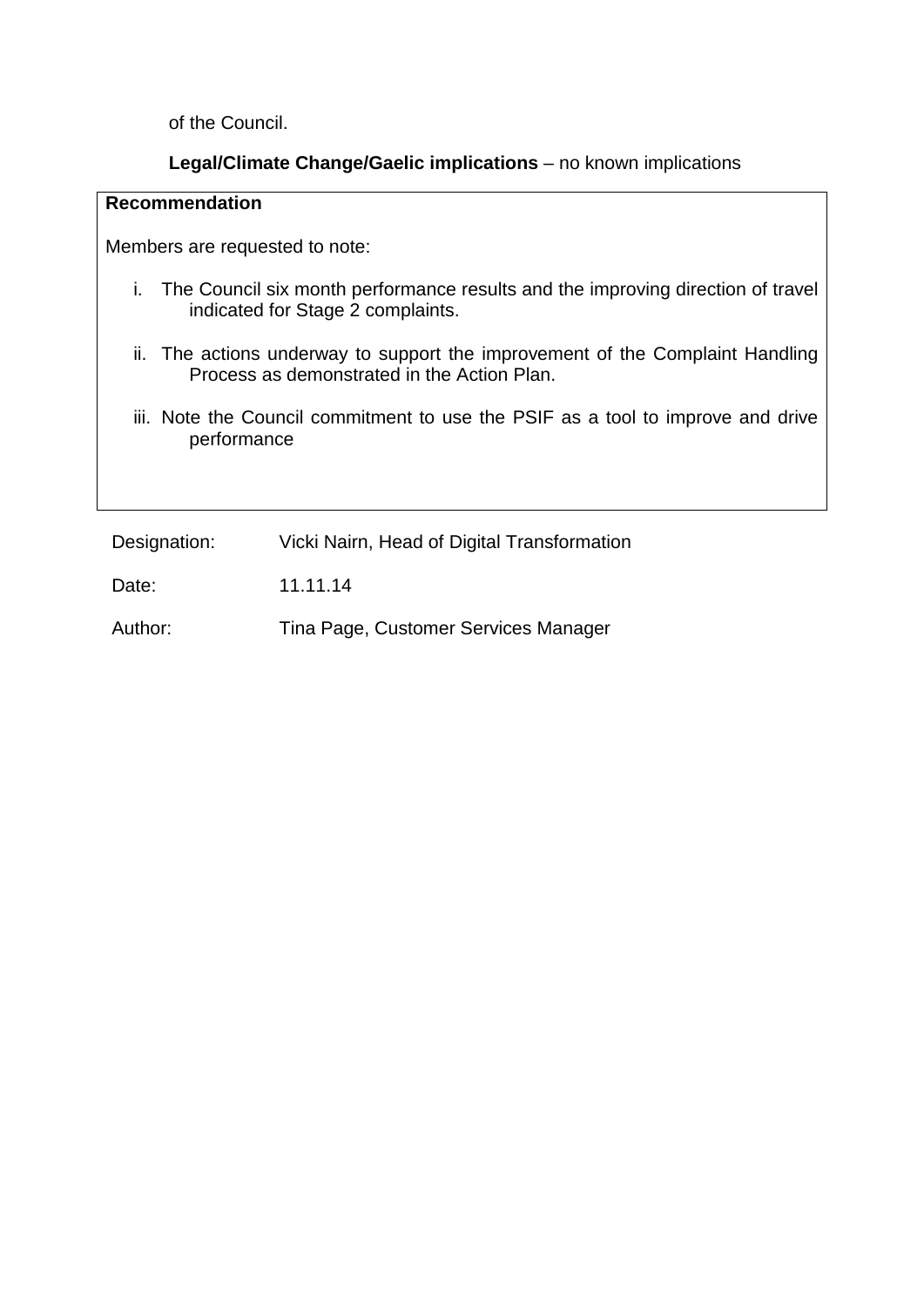# **Appendix 1**

# **Corporate Complaints Process – Action Plan for Improvement - Update November 2014**

As a result of our ongoing continuous improvement plan we have taken the opportunity to maximise and prioritise complaints logging and handling. The Action Plan below demonstrates some of the key actions with progress to date.

|                | <b>Key Actions</b>                                                                                                                                                        | <b>Progress to Date</b>                                                                                                                                                   |
|----------------|---------------------------------------------------------------------------------------------------------------------------------------------------------------------------|---------------------------------------------------------------------------------------------------------------------------------------------------------------------------|
| 1              | Review process (including forms) to simplify and<br>continue to apply mandatory standardised<br>approach, including drop down menus and<br>mandatory fields.              | <b>All Customer Service</b><br><b>Officers within Services have</b><br>been fully involved in the re-<br>design of forms and<br>processes.                                |
|                |                                                                                                                                                                           | Changes made to<br>Complaints E Forms and<br>online forms and Internal<br>forms - Easy customer use<br>(significant reduction in the<br>number of fields to<br>complete). |
|                |                                                                                                                                                                           | Workflow Improvements -<br>now mirrors SPSO<br>complaints process (more<br>intuitive layout for all<br>complaint handling staff).                                         |
|                |                                                                                                                                                                           | To Go Live – Monday $10^{th}$<br>Nov (TBC)                                                                                                                                |
| $\overline{2}$ | Review of complaints process to improve and<br>continue to promote a positive complaints<br>management culture ensuring full compliance<br>with processes and procedures. | Review of complaints<br>process is planned and will<br>take place shortly.                                                                                                |
|                |                                                                                                                                                                           | Briefing packs are currently<br>being developed with the aid<br>of Customer Service Officers<br>- this will include new<br>training documents and<br>online material.     |
|                |                                                                                                                                                                           | Re-issue of complaints<br>process as outlined by<br>SPSO.                                                                                                                 |
|                |                                                                                                                                                                           | Re-issue of complaints                                                                                                                                                    |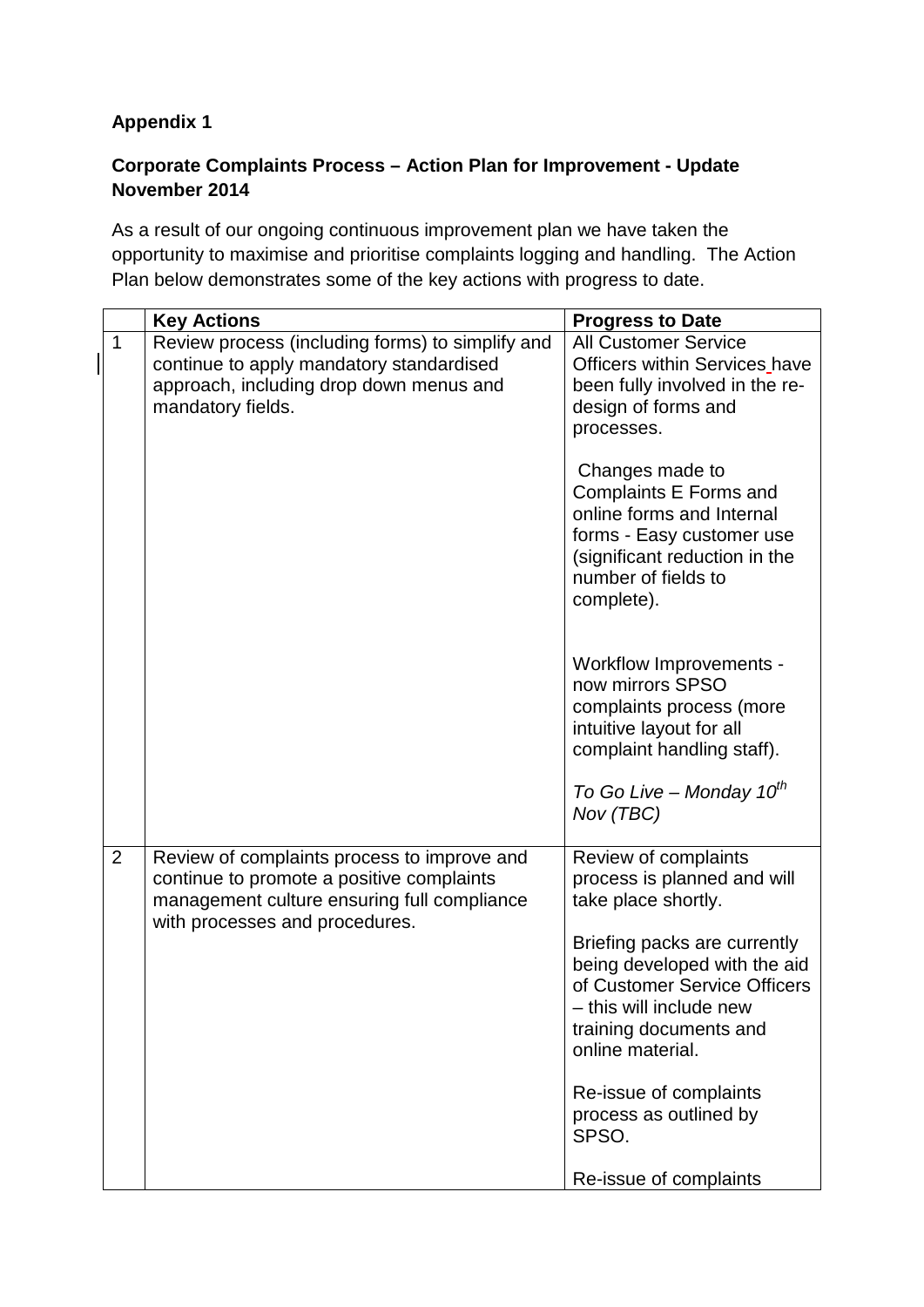|                |                                                    | handling guidance.                                              |
|----------------|----------------------------------------------------|-----------------------------------------------------------------|
|                |                                                    | <b>Customer Service Officers</b>                                |
|                |                                                    | have been fully briefed on                                      |
|                |                                                    | revised forms and process                                       |
|                |                                                    | as above and are on hand to                                     |
|                |                                                    | support their service.                                          |
|                |                                                    | It is envisaged that a                                          |
|                |                                                    | communication to re-launch                                      |
|                |                                                    | be sent from Senior                                             |
|                |                                                    | Management to assist with                                       |
|                |                                                    | improving and promoting the                                     |
|                |                                                    | corporate complaints                                            |
|                |                                                    | handling process.                                               |
|                |                                                    | Re-launch by end Nov 2014                                       |
|                |                                                    |                                                                 |
| 3              | Review and improve training materials and          | <b>Improved Training</b>                                        |
|                | delivery.                                          | documentation which                                             |
|                |                                                    | supports our process re-                                        |
|                |                                                    | design and forms to be                                          |
|                |                                                    | available from mid                                              |
|                |                                                    | November.                                                       |
|                |                                                    | <b>Customer Services are</b>                                    |
|                |                                                    | currently working with key                                      |
|                |                                                    | staff to update existing                                        |
|                |                                                    | online training and develop                                     |
|                |                                                    | new materials and delivery -                                    |
|                |                                                    | combination of lunchtime                                        |
|                |                                                    | briefings, "bite size" training<br>videos and targeted contact. |
|                |                                                    |                                                                 |
| $\overline{4}$ | Processes to be put in place for the full scope of | Ongoing                                                         |
|                | the Ombudsman's KPIs to meet public reporting      | Ongoing                                                         |
|                | requirements.                                      |                                                                 |
| 5              | Focus reporting via PRMS and remove current        | As of 3 <sup>rd</sup> November the                              |
|                | manual reports; this requires further              | PRMS load data from Lagan                                       |
|                | investigation to understand CRM outputs and        | extract and PRMS input                                          |
|                | level of data manipulation necessary to generate   | aligned to new service                                          |
|                | KPIs. (Underway)                                   | structure.                                                      |
|                |                                                    |                                                                 |
|                |                                                    | From mid November all                                           |
|                |                                                    | services will receive                                           |
|                |                                                    | complaints data via the                                         |